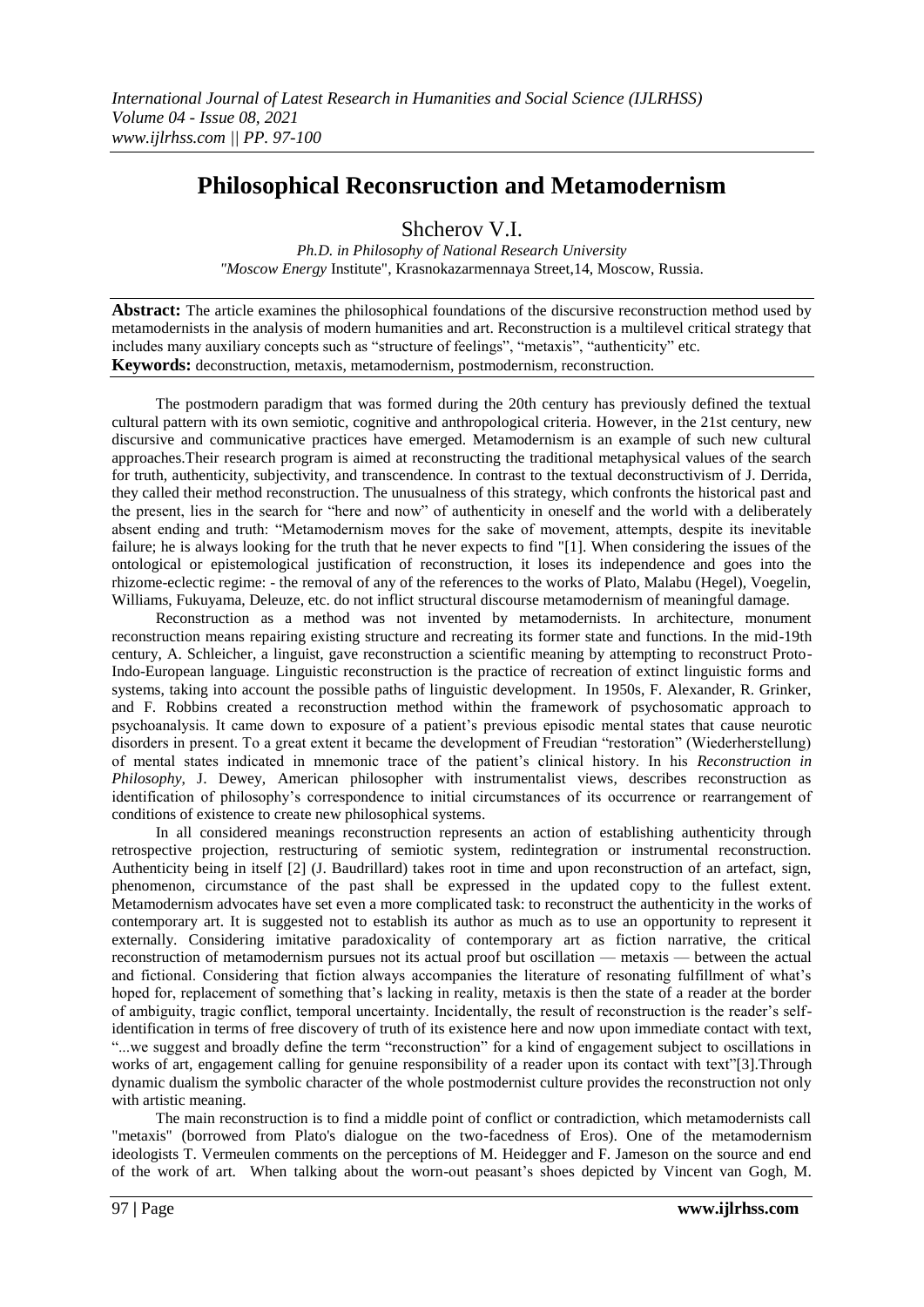### *International Journal of Latest Research in Humanities and Social Science (IJLRHSS) Volume 04 - Issue 08, 2021 www.ijlrhss.com || PP. 97-100*

Heidegger sees an ontological attribute, "These shoes belong to the land... The shoes sprang up from this preserved belonging to the land to rest in itself‖ [4] Jameson matches van Gogh's shoes against the black and white image of shoes by Andy Warhol "out of this world." [5] Art without genesis loses its meaning and turns into a tagline. In turn, T. Vermeulennotes that in the contemporary artistic vision, "... appearance can trigger a feeling of being outside its range." [6] This affective experience gives the work an "implication" and reconstructs it. In any case, there is no deconstructive game of presence vs. absence which turns the art into a multifaceted colage or decolage of endless copies.

Reconstruction as a path of discovery of "being in itself" (J. Baudrillard) functions as a cut-off valve between the symbolic and real worlds. Interaction between the symbolic and real existence as part of conceptualized repetition. In terms of aesthetics, repetition is a narrated image of the past as expressed in any system of symbolic signification. Reconstruction is an act of "deciphering" of a symbolic construction, establishing its connection to the reality. Fulfillment of such a critical synthesis is due to alignment of external references (time, place, reason, goal) of present and affective experience of the reader. Reconstruction is the poetics of narrative transferred into the historical reality (historioplasticity). Such reader's transgression of symbolism in fiction creates a material scene of future.

The discovery that metamodernists made is introduction of timing of spontaneous interaction (oscillation) between the real past and symbolic past, as well as between the reverse movement from symbolic to the real present. Symbolism is considered not as a self-institutionalized sign system but as a universal media, a means of representation of real based on the materialistic concept of the "structure of feeling." In *Notes on Metamodernism* the "structure of feeling" is presented as a superindividual modulation of mutually conditioned mental states manifesting themselves in the process of cognition, "Each time the metamodern enthusiasm swings toward fanaticism, gravity pulls it back toward irony; the moment its irony sways toward apathy, gravity pulls it back toward enthusiasm" [7].

Binary psychologism is reflected epistemologically as expressed by Plato's metaxis, an ambivalent state between opposites "here" and "there" (atopos) [8], present and past, surface and depth, form and matter, spirit and matter, mundane and sacred, male and female, personal and common, liberal and unitary, etc. In representation metaxis as a result of becoming cannot be reduced to dialectic removal of opposites, formal identity, Nietzsche's cycles of eternal recurrence, sequence of post-structuralistsimulacrums.Metaxis is historical in time and creates a possibility for spontaneous reproduction of "being in itself" of a past event in reality which is a significant difference from nomadic "inbetweenness" of post-structuralist rhizome, which ―...isn't made of units, but measurements or, rather agile processes. It doesn't have a beginning or end, but it always has a middle which helps it grow and overflow. It institutionalizes the linear sets with measurements, without a subject or object..." [9] In metamodernism, the state of "inbetweenness" indicates the interdependence, co-existence of contradictions but at the same time it doesn't express them, which has led to a historical stop, lack of progress and development of opposites.

The distortion of traditional subject-object relations and alogism of dialectic differences without identical relation (diakrisis) on the one hand demonstrate a complete symbolic replacement of reality popularized by postmodernism, but on the other hand, a reverse parabolic discourse projecting to reality. Metamodernists don't see this as a variation of empirical continuation from abstract to concrete, but rather as a historical representation of here and now of a past event, which is unpreventable, tragic and hurtful. Contemporary literature is a visual evidence of such "hunger for reality" and urge for authenticity. In terms of search of meaning, literature creates an effect of an inclined vessel between two extremes: fiction and reality; the vessel's inclination towards one side prompts to catch it from another side. These contradictions sharpen the words used for description of spontaneous life events and cause the recipient reader to experience complicated affective emotions of empathy, horror, love, grief, etc.

R. Eshelman, the founder of critical performatism, believes that the easiest and most affordable way to register the real life events is to take pictures. A picture is a technically generated documented proof of the fact which helps avoid the distortion of phenomenal and textual experience. The formal method of "double framing" by R. Eshelman allows the audience to find itself in a fascinating gap between the source and author's version of the picture which doesn't lose its denotative dependence. At the same time, the systematic attitude of metamodernists towards the evaluation of the reality of what's being photographed based on the "structure of feeling" R. Eshelman calls unclear and temporizing. [10]

G. Harman exercises an even more drastic, metaphysical method of reality unveiling through objectoriented ontology (OOO). He presents two cognitive strategies for presentation of real life objects as either "undermined" (manifestation of Arche) or "overmined" (representation within its quality and functional characteristics). The metamodernist "structure of feeling" should be attributed to the latter. Hartman's philosophical system is based on *The Quadruple Object* system, which is a quaternary object structure consisting of a "sensitive object," "sensitive qualities," "real qualities," "real object." [11] The first three types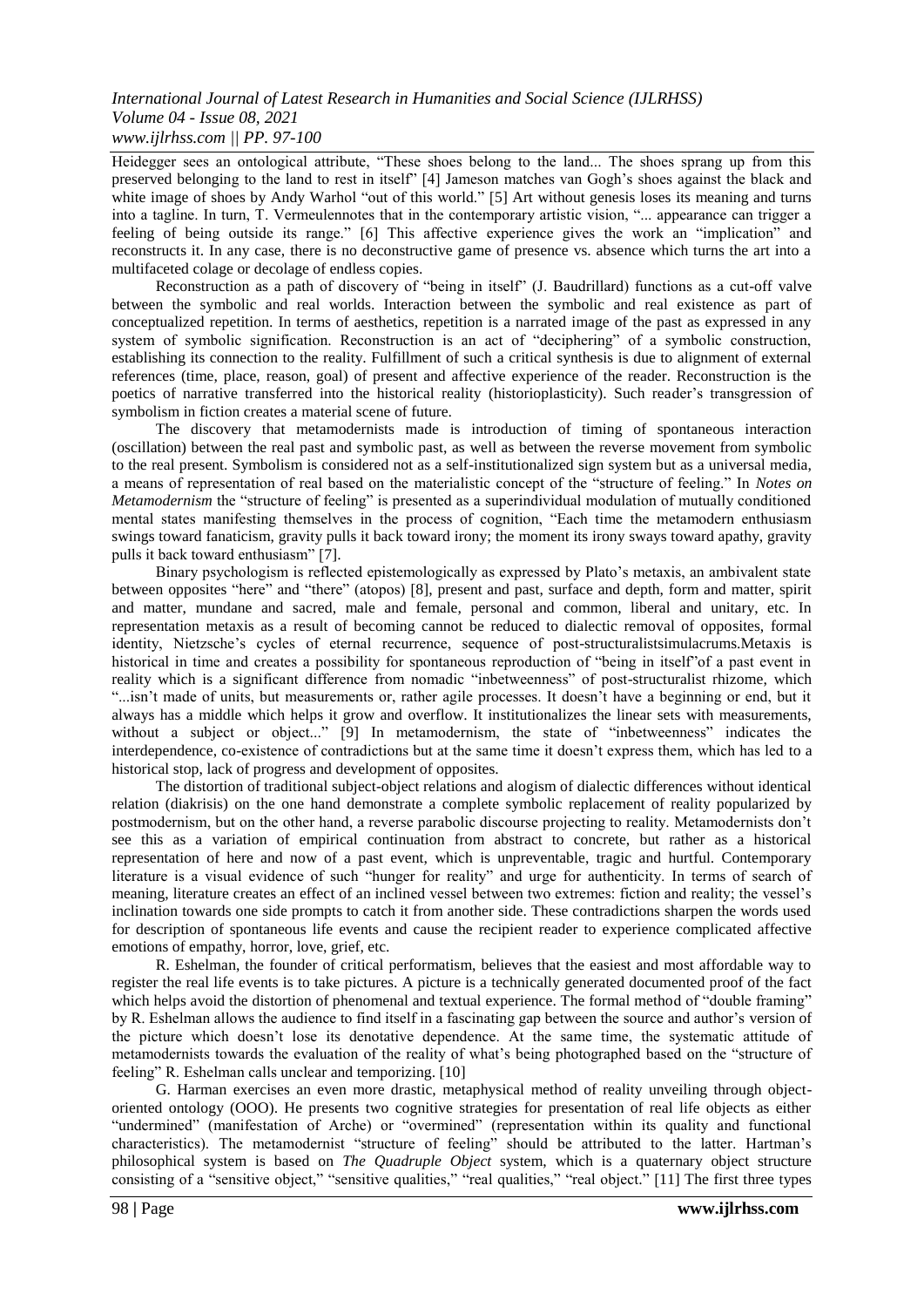#### *International Journal of Latest Research in Humanities and Social Science (IJLRHSS) Volume 04 - Issue 08, 2021 www.ijlrhss.com || PP. 97-100*

of object were borrowed from a majorly reformed system by E. Husserl on the *epoch* and eidetic properties of a phenomenon, the fourth type is the "real object" which always escapes from cognition—a derivative of Heidegger's "available" being of a thing. Like metamodernists Harman supports the trend for seeking authenticity of real autonomous objects in past and present, meanwhile he doesn't make any concessions for discourse representativeness or psychologism.

The swinging of the historical pendulum toward realism that has started to take shape in the beginning of the 21st century is a response to postmodernist simulacrums dominating in the European culture. While postmodernism was defined by the market demand for fashion, movie, commercial, show, politics, Internet trends, metamodernists with their urge for "authenticity" focus on their real consequences for consumers in a form of environmental, economic, political crises.

On the background of these recessions, the modern historical narrative is changing, indicating the end of the past period in history. F. Fukuyama was fast enough to respond to the emerging uncertainty with an "end of history" concept. While the Hegel's and Marx's scenarios of the kind didn't come to life at the end of the 19th century being imbued with unrestricted optimism of metaphysical freedom and industrialization, today the declining ideology and economics are imbued with real anticipatory anxiety[12]. The contemporary philosophy discursively strives to give hope for the future. For example, K. Malabou illegally introduces his theory of "plasticity" into the Hegel's philosophy of history and contrary to Heidegger's predictions argues that future has " an ability to take shape and to create shape." [13] Metamodernists, on the contrary, try not to look into future by reconstructing the disconnected past with present.

R. van den Akker, a graduate of Rotterdam University and a student of J. de Mul (who defined two extremes of the 20th century: modern enthusiasm and postmodern sarcasm), gives the postmillennium transformations a sophisticated historical connotation. R. van den Akker takes as a basis the capitalistic determinism of F. Jameson when defining the epistemological dominating ideas in history (national capitalism  $(17th - mid 19th century)$  — realism domination, monopolistic capitalism (end of the 19th century — 1960s), modernism, multinational capitalism (1960s to present) — postmodernism) and determines the fourth reconfiguration of the 21st century capitalism as "multi-tensed" characterized by truce between the optimistic modernism and global postmodernism. [14]

The symbolic orientation of this arguable discourse has effect on the special interdependence of temporal modes of present and past. If, at the end of the 20th century, G. Deleuze and F. Guattari considered such continuity rather conditional and accidental, similar to pathological displacement of conscious stating that, "... the world history is not only retrospective but also accidental, unique, ironic and critical" [15], at the beginning of the 21st century the historical determinism becomes a trend again. This is exemplified by Columbia University professor F. Hartog's book *Regimes of Historicity*, in which structural invariants of anthropology are debunked (*Other Times, Other Customs: The Anthropology of History* by Marshall Sahlins) with arguments of a real connection of historical times with genetic basis, development and end. [16] F. Hartog considers the Odysseus' heroic journey as the first completed historical experience opposed to closed temporal cycles of a myth. The journey is interpreted not only as a return to the past, to the source and home, but also as a challenging throw from present to future with suspense. Such oscillation of time, once removed, then returning back is becoming a sign of logical diakrisis (*διάκρισις*) for metamodernists, at which the major term *becomes* contradictory to itself with time (for example, in ancient times "techne" meant a craft, today it is the basis of an industrial civilization). This is not Πάντα ρεῖ but a reversible movement from source winding up like waves of the ocean. Metamodernists call this cognitive oscillation the passing of present through representation of the past, because it's always possible to model a future opposite to the past (happened present). Metaxis as an "in between" state indicates the conceptual ambivalency until the it tilts to either end. No unstressing double negation of Hegel's dialectics is observed here, since the idea of progressive development is absent. The historical moment of re-presence is a result of interdependency of extreme opposites of the past, when it makes sense to step back from one and favor another (from chaos to order, from servitude to freedom). Thus, diakrisis manifests itself in pendulum change of opposites unlike it poststructuralist "coupling," as carried out by G. Deleuze when evaluating the temporal corporal experience in Proust's rethoric, "How did spontaneous memory function in Proust? It coupled two feelings, which, while being at two different levels in the body, grappled feelings of present and past — and revealed something irrelevant to either past or present, and that was the Shape" [17]. Thus, the reconstruction of a historical event in the metamodern discourse is interpreted as diacrisis - a fundamentally incomplete dialectical difference in conditions of spatio-temporal ambivalence and nonlinearity of the historical process.

In conclusion metamodernism registers the main changes that have been taking place in world culture and public life at the beginning of the 21st century. Diligent consideration of particular phenomena of literature, arts, politics etc. shall be followed by the establishment of concepts and percepts for their clarification. Reconstructing history, the metamodernists focused on the possible synthesis of the already existing